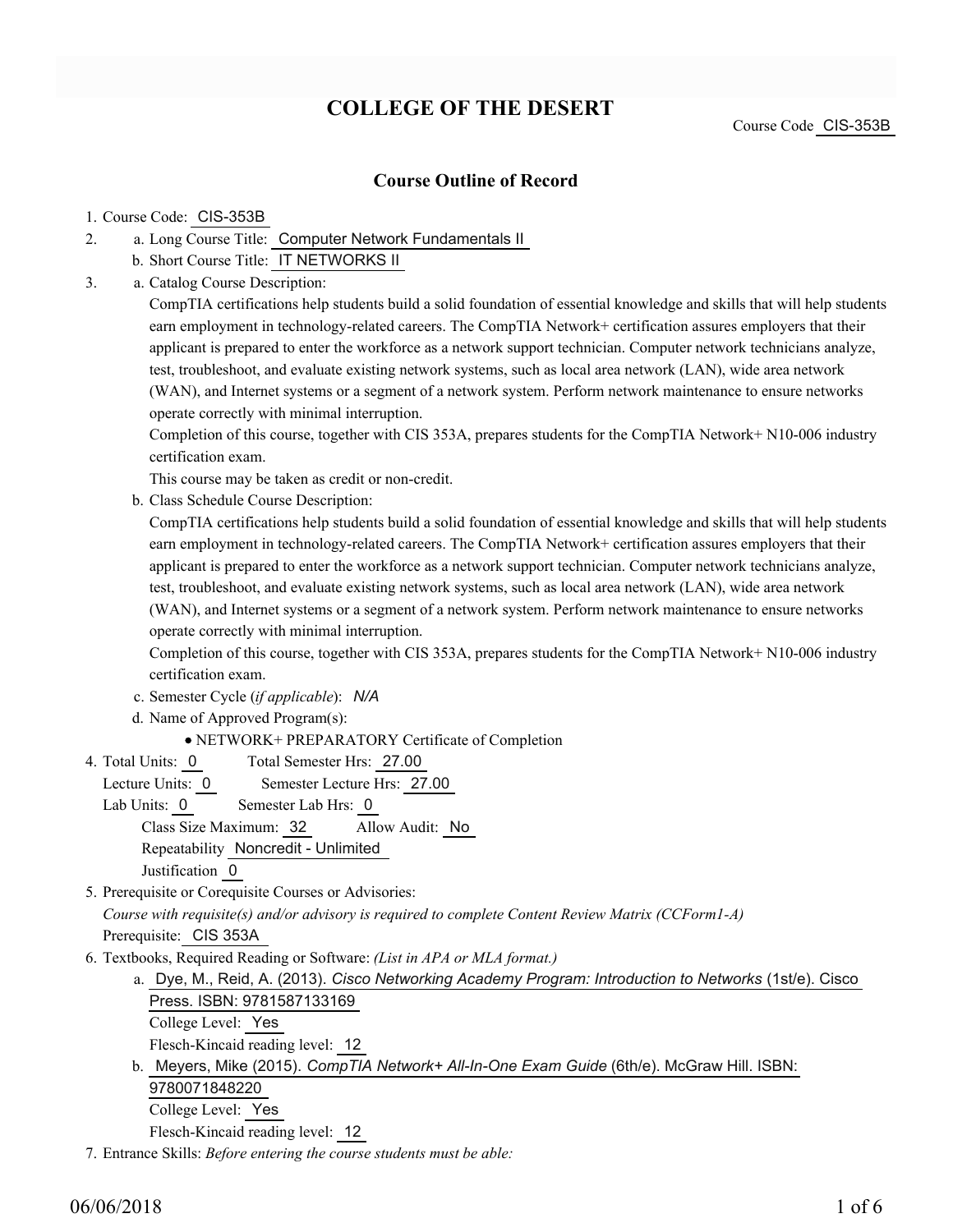### CIS 353B-Computer Network Fundamentals II

#### a.

Describe and differentiate the devices and services used to support communications in data networks and the Internet.

CIS 353A - Describe and differentiate the devices and services used to support communications in data networks and the Internet.

#### b.

Describe the role of protocol layers in data networks.

CIS 353A - Describe the role of protocol layers in data networks.

#### c.

Evaluate the importance of addressing and naming schemes at various layers of data networks in IPv4 and IPv6 environments.

CIS 353A - Evaluate the importance of addressing and naming schemes at various layers of data networks in IPv4 and IPv6 environments.

d.

Design, calculate, and apply subnet masks and addresses to fulfill given requirements in IPv4 and IPv6 networks.

- CIS 353A Design, calculate, and apply subnet masks and addresses to fulfill given requirements in IPv4 and IPv6 networks.
- 8. Course Content and Scope:

#### Lecture:

| 1. Standard media types (for example: Fiber, Copper), associated properties, standard connector |
|-------------------------------------------------------------------------------------------------|
| types.                                                                                          |
| 2. Wireless standards.                                                                          |
| 1. WPA personal.                                                                                |
| 2. WPA enterprise.                                                                              |
| 3. Disable SSID Broadcast.                                                                      |
| 3. WAN (Wide Area Networks) technology types and properties.                                    |
| 1. ISDN.                                                                                        |
| 2. DSL.                                                                                         |
| 3. Frame Relay.                                                                                 |
| 4. Network topologies.                                                                          |
| 1. Define star topologies.                                                                      |
| 2. Client server.                                                                               |
| 3. Ring topologies.                                                                             |
| 5. LAN (Local Area Networks) technology types and properties.                                   |
| 1. Logical map of the network.                                                                  |
| 2. Physical map of the network.                                                                 |
| 3. VLan,s mapped to IP addresses.                                                               |
| 6. Hardware and software tools to troubleshoot connectivity issues.                             |
| 1. Extended ping.                                                                               |
| 2. Network baseline testing.                                                                    |
| 3. Protocol analyzer.                                                                           |
| 7. Network monitoring resources to analyze traffic.                                             |
| 1. Using WireShark to watch network performance.                                                |
| 2. Using Protocol Analyzer.                                                                     |
| 8. Network performance optimization.                                                            |

- 1. Using VLan's.
- 2. Providing file-sharing services.
- 3. Interpreting ping results.
- 9. Wireless Security Measures.
	- 1. AES encryption.
	- 2. WPA personal.
	- 3. Disable SSID broadcast.
- 10. Network Access Security Methods.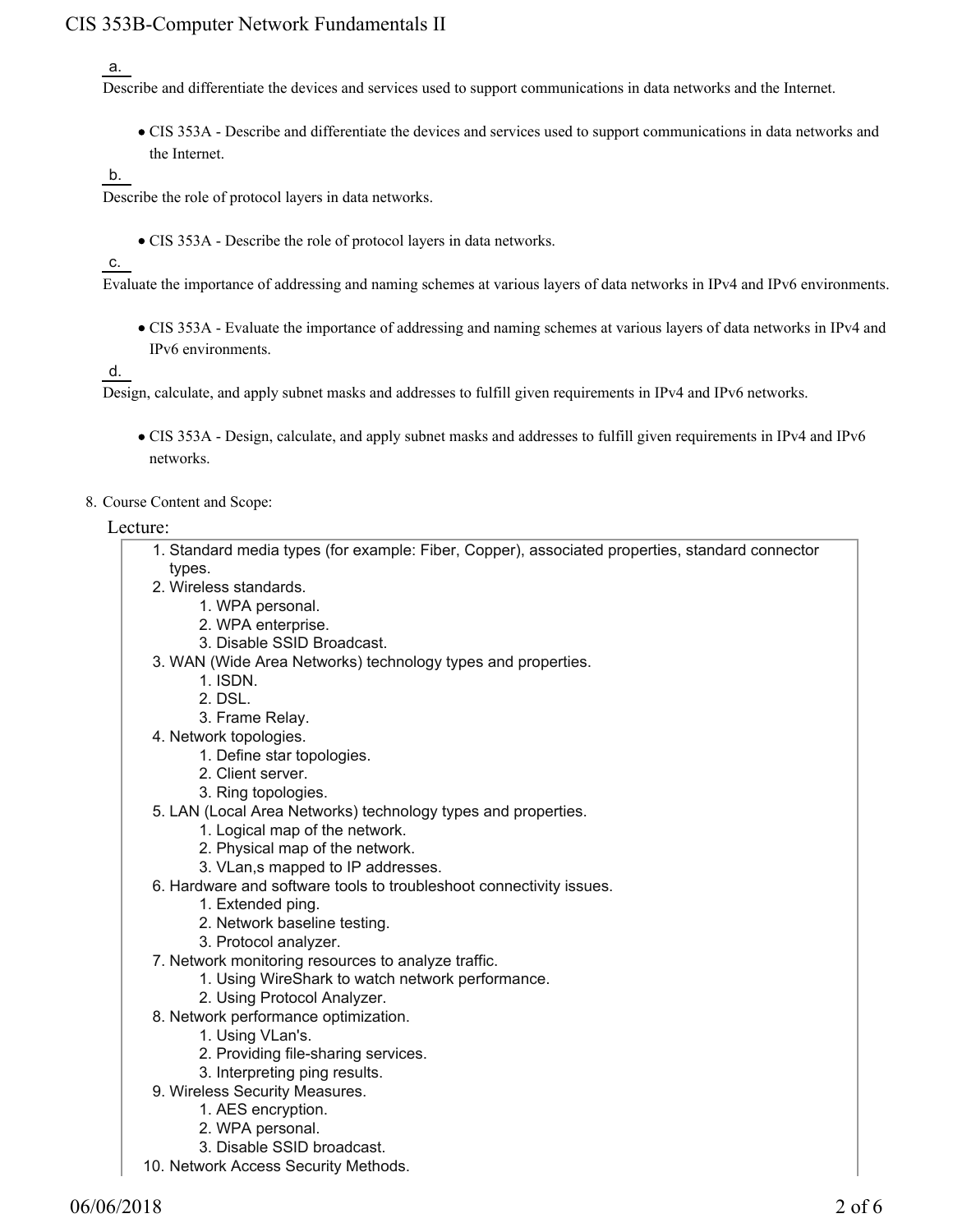### CIS 353B-Computer Network Fundamentals II

- 1. Control VTY lines.
- 2. Control Telnet.
- 11. User authentication Methods.
	- 1. Security on VTY lines.
		- 2. Authentication using SSH.
		- 3. Encryption of passwords.
- 12. Common threats, vulnerabilities, and mitigation techniques.
	- 1. Firewalls.
		- 2. Endpoint security.
		- 3. Authentication, authorization, and accounting.

Lab: *(if the "Lab Hours" is greater than zero this is required)*

9. Course Student Learning Outcomes:

1.

Evaluate network bandwith consumption by services offered through a network.

2.

Understand the importance of data traffic and its security.

3.

Employ best practices to ensure server reliability.

- 10. Course Objectives: Upon completion of this course, students will be able to:
	- a. Explain fundamental Ethernet concepts such as media, services, and operations.
	- b. Build a simple Ethernet network using routers and switches.
	- c. Compose Cisco command-line interface (CLI) commands to perform basic router and switch configurations.
	- d. Experiment with common network utilities to verify small network operations and analyze data traffic.
- 11. Methods of Instruction: *(Integration: Elements should validate parallel course outline elements)* 
	- a. Activity
	- b. Collaborative/Team
	- c. Demonstration, Repetition/Practice
	- d. Discussion
	- e. Distance Education
	- f. Lecture
	- g. Technology-based instruction

Other Methods:

Projects in order to facilitate and demonstrate the acquisition of skills required to relate the OSI model to router and switch commutations.

12. Assignments: (List samples of specific activities/assignments students are expected to complete both in and outside of class.) In Class Hours: 27.00

Outside Class Hours: 54.00

a. In-class Assignments

- Initializing and Reloading a Router and Switch
- Installing the IPv6 Protocol with Windows XP
- Building a Simple Network
- Configuring a Switch Management Address
- Using Wireshark to View Network Traffic
- Exploring Router Physical Characteristics
- Building a Switch and Router Network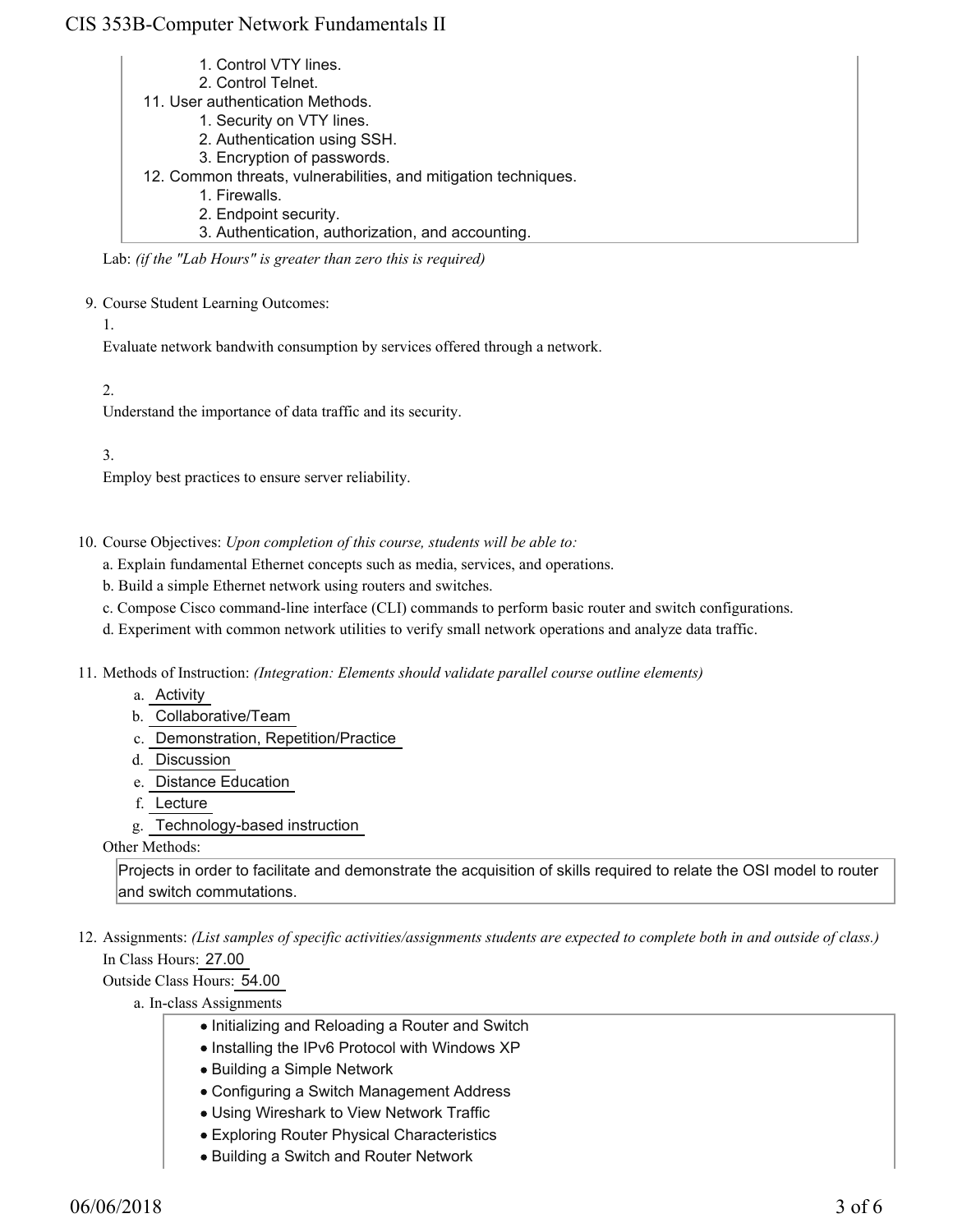## CIS 353B-Computer Network Fundamentals II

- Identifying IPv6 Addresses
- Configuring IPv6 Addresses on Network Devices
- Testing Network Connectivity with Ping and Traceroute
- Designing and Implementing a Subnetted IPv4 Addressing Scheme
- Designing and Implementing a VLSM Addressing Scheme
- Viewing Network Device MAC Addresses
- Using Wireshark to Examine Ethernet Frames
- Observing ARP with the Windows CLI, IOS CLI, and Wireshark
- Using IOS CLI with Switch MAC Address Tables
- Accessing Network Devices with SSH
- Securing Network Devices
- Using the CLI to Gather Network Device Information
- Managing Router Configuration Files with Terminal Emulation Software
- Managing Device Configuration Files Using TFTP, Flash, and USB
- b. Out-of-class Assignments
	- Students are required to read the Cisco Netacad Web site and the CCNA Routing and Switching Introduction to Networks Companion Guide booklet.
	- Utilizing the concepts learned, students will wright a paper clarifying the (OSI) Open System Interconnect model on how each layer is used and aligning protocols to each layer. Students will also wright a list IP addresses used to subnet a class A, B, and C network.
	- Students will be completing assignments outside of class utilizing Packet Tracer, NetAcad, and Netlab. These assignments will consist of preset configuration requirements covering different router and switch networking scenarios.
- 13. Methods of Evaluating Student Progress: The student will demonstrate proficiency by:
	- Written homework
		- Written on-line assignments; these topics are called out in the CISCO curriculum.
	- Laboratory projects
		- Laboratory projects/performance within Netlab, a locally hosted network simulator.
	- Computational/problem solving evaluations
	- Presentations/student demonstration observations

Hands-on-projects and a combination of examinations, presentations, discussions, or problem-solving assignments. Presentations of projects within specific modules.

- Group activity participation/observation Class and individual projects such as an addressing scheme for a proposed local network.
- True/false/multiple choice examinations Testing of each module on the CISCO site.
- Mid-term and final evaluations
- Final examination/skills assessment administered on the CISCO site.
- Student participation/contribution
- 14. Methods of Evaluating: Additional Assessment Information:
- 15. Need/Purpose/Rationale -- All courses must meet one or more CCC missions.
	- PO Career and Technical Education

Fulfill the requirements for an entry- level position in their field.

Apply critical thinking skills to execute daily duties in their area of employment.

Apply critical thinking skills to research, evaluate, analyze, and synthesize information.

Display the skills and aptitude necessary to pass certification exams in their field.

Exhibit effective written, oral communication and interpersonal skills.

IO - Personal and Professional Development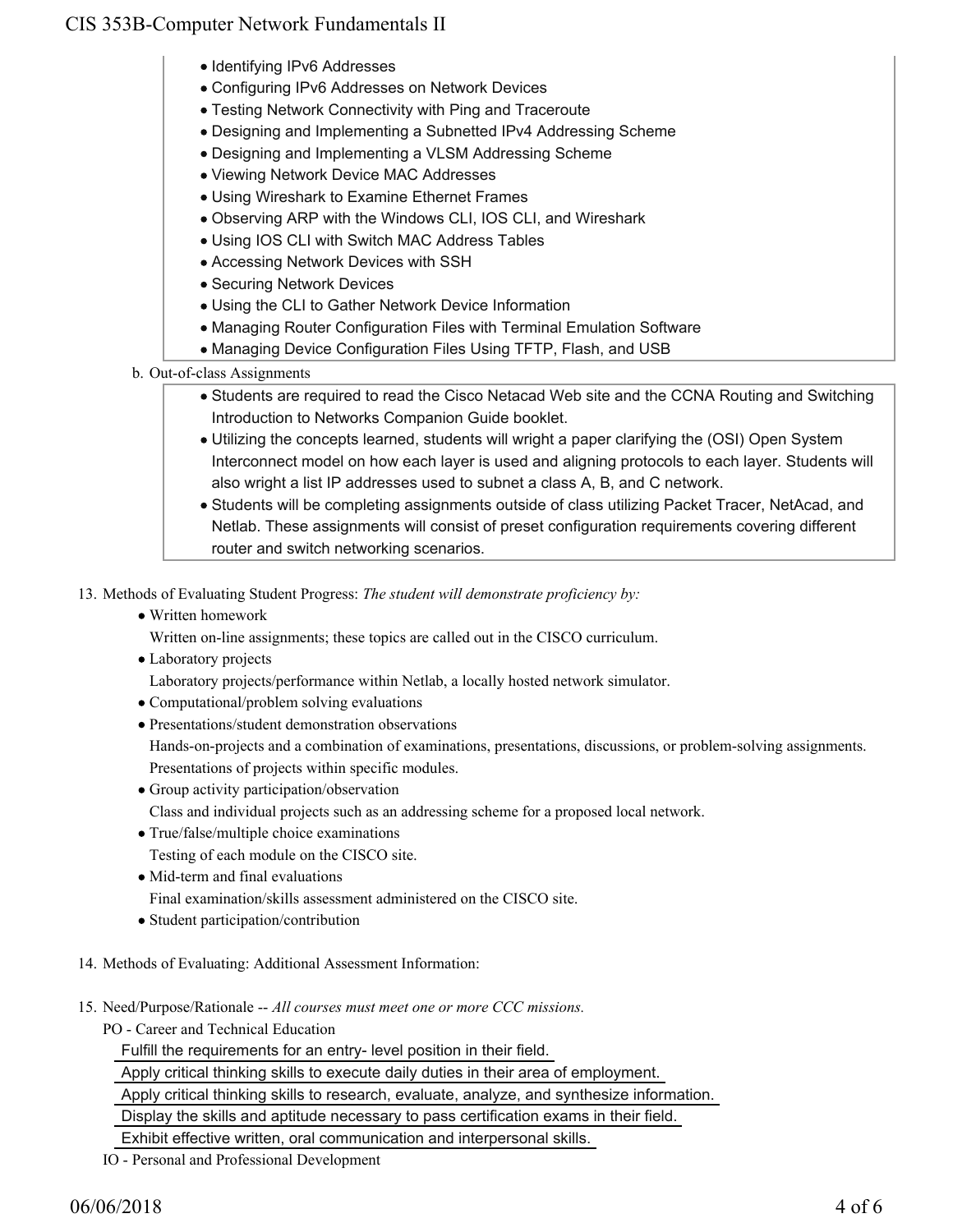|     | Demonstrate an understanding of ethical issues to make sound judgments and decisions.                                                                                                                                                                      |
|-----|------------------------------------------------------------------------------------------------------------------------------------------------------------------------------------------------------------------------------------------------------------|
|     | IO - Scientific Inquiry                                                                                                                                                                                                                                    |
|     | Collect and analyze data. Skills of data collection include an understanding of the notion of hypothesis testing                                                                                                                                           |
|     | and specific methods of inquiry such as experimentation and systematic observation.                                                                                                                                                                        |
|     | IO - Critical Thinking and Communication                                                                                                                                                                                                                   |
|     | Apply principles of logic to problem solve and reason with a fair and open mind.                                                                                                                                                                           |
|     | IO - Global Citizenship - Scientific & Technological Literacy                                                                                                                                                                                              |
|     | Synthesize, interpret, and infer, utilizing information, data, and experience to solve problems, innovate, and                                                                                                                                             |
|     | explore solutions.                                                                                                                                                                                                                                         |
|     | IO - Global Citizenship - Ethical Behavior                                                                                                                                                                                                                 |
|     | Apply ethical reasoning to contemporary issues and moral dilemmas.                                                                                                                                                                                         |
|     | 16. Comparable Transfer Course                                                                                                                                                                                                                             |
|     | <b>Course Title</b><br><b>Course Number</b>                                                                                                                                                                                                                |
|     | <b>University System</b><br>Campus<br><b>Catalog Year</b>                                                                                                                                                                                                  |
|     | 17. Special Materials and/or Equipment Required of Students:                                                                                                                                                                                               |
|     |                                                                                                                                                                                                                                                            |
|     | 18. Materials Fees:<br>Required Material?                                                                                                                                                                                                                  |
|     | <b>Cost Per Unit</b><br><b>Material or Item</b><br><b>Total Cost</b>                                                                                                                                                                                       |
|     | 19. Provide Reasons for the Substantial Modifications or New Course:                                                                                                                                                                                       |
|     |                                                                                                                                                                                                                                                            |
|     | This course, together with CIS 353A, prepares students for the CompTIA Network+ certification exam. This certification will<br>help them obtain employment in an IT-related field. The course is also oriented and the nontraditional student who does not |
|     | desire to continue to a 4 year college but rather benefit from gainful IT-related employment.                                                                                                                                                              |
| 20. | a. Cross-Listed Course (Enter Course Code): N/A                                                                                                                                                                                                            |
|     | b. Replacement Course (Enter original Course Code): N/A                                                                                                                                                                                                    |
|     | 21. Grading Method (choose one): Pass/No Pass Only                                                                                                                                                                                                         |
|     | 22. MIS Course Data Elements                                                                                                                                                                                                                               |
|     | a. Course Control Number [CB00]: CCC000580645                                                                                                                                                                                                              |
|     | b. T.O.P. Code [CB03]: 70100.00 - Information Technology, G                                                                                                                                                                                                |
|     | c. Credit Status [CB04]: N - Noncredit                                                                                                                                                                                                                     |
|     | d. Course Transfer Status [CB05]: C = Non-Transferable                                                                                                                                                                                                     |
|     | e. Basic Skills Status [CB08]: 2N = Not basic skills course                                                                                                                                                                                                |
|     | f. Vocational Status [CB09]: Clearly Occupational                                                                                                                                                                                                          |
|     | g. Course Classification [CB11]: J - Workforce Preparation Enhanced Funding                                                                                                                                                                                |
|     | h. Special Class Status [CB13]: N - Not Special                                                                                                                                                                                                            |
|     | i. Course CAN Code [CB14]: N/A                                                                                                                                                                                                                             |
|     | j. Course Prior to College Level [CB21]: $Y = Not$ Applicable                                                                                                                                                                                              |
|     | k. Course Noncredit Category [CB22]: J - Workforce Preparation                                                                                                                                                                                             |
|     | 1. Funding Agency Category [CB23]: Y = Not Applicable                                                                                                                                                                                                      |
|     | m. Program Status [CB24]: 1 = Program Applicable                                                                                                                                                                                                           |
|     | Name of Approved Program (if program-applicable): NETWORK+ PREPARATORY                                                                                                                                                                                     |
|     | Attach listings of Degree and/or Certificate Programs showing this course as a required or a restricted elective.)                                                                                                                                         |
|     | 23. Enrollment - Estimate Enrollment                                                                                                                                                                                                                       |
|     | First Year: 12                                                                                                                                                                                                                                             |
|     | Third Year: 32                                                                                                                                                                                                                                             |